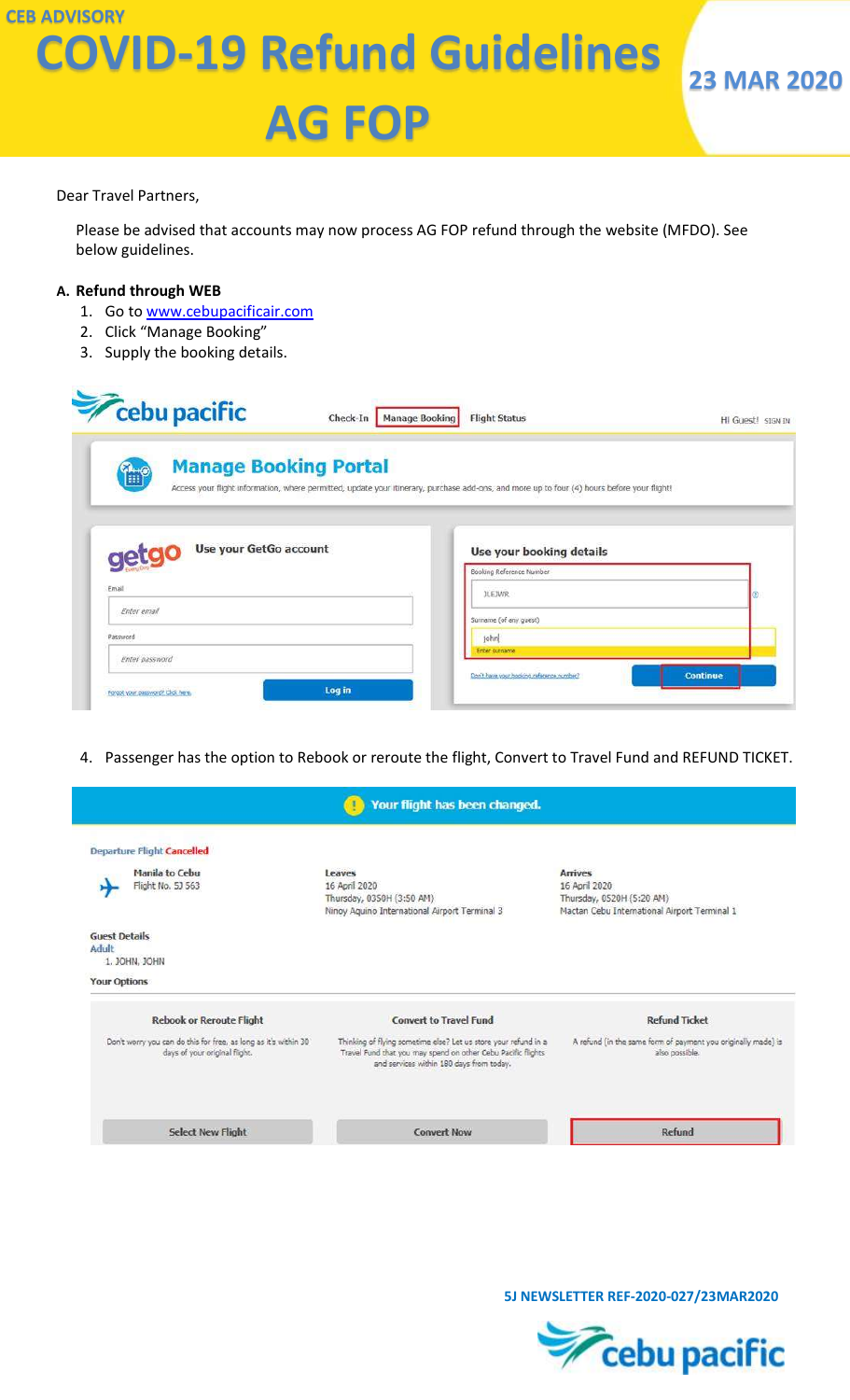### **CEB ADVISORY COVID-19 Refund Guidelines**



5. Once pax selected refund, Prompt message "Your booking will be cancelled and you need to go to your issuing travel agency to claim your refund.

| cebu pacific<br>View Hy Optimia |                                                                                                                                                           | Behind Ticket<br>mar being will be carcelled and you will meet to go be year.<br>landing travel appens to class your refund.<br>Cancel<br>Continue<br>mar.                                     |                                                                                                       |
|---------------------------------|-----------------------------------------------------------------------------------------------------------------------------------------------------------|------------------------------------------------------------------------------------------------------------------------------------------------------------------------------------------------|-------------------------------------------------------------------------------------------------------|
|                                 | Departure Claps Cancelled<br>Hanifa ha Celse<br><b>Hans Inc. 12 1931</b><br>Gorst Details<br><b>Adult</b><br><b>L. 304N. 304N.</b><br><b>Your Options</b> | <b>Learne</b><br>13.6 April 2020<br>Thursday, 0300H [3:52 APD]<br>News Alguna Enterprisonal Angele Terminal 3                                                                                  | <b>Attives</b><br>15 April 2020<br>Thursday, 121204 (3122-AM)<br>Historic Columbus August Termine L.  |
|                                 | <b>Rebeck or Recount Flight</b><br>Gent services and as the fire has as long as it's some 10<br>more of second signal highs.                              | <b>Convert to Trevel Ford</b><br>Thinking of them non-sevent of Lat as more your related in a<br>from heat the secret spent or one Cab. Bank figure<br>and reminant letter 100 days from home. | <b>Behard Ticket</b><br>A relate in the same form of piceware one originals market in<br>and modules. |
|                                 | <b>Belieft New Filght</b>                                                                                                                                 | <b>Consent Hotel</b>                                                                                                                                                                           | <b>Railway</b>                                                                                        |

6. Once pax clicked continue, another reminder will be displayed as well as the computation of refund. Note: PH tax and Travelsure will not be included on the computation of the refund if there's any.

| <b>Cebu pacific</b><br><b>Finalize Refund</b> |                                                                                                                                                                            |                                                                |
|-----------------------------------------------|----------------------------------------------------------------------------------------------------------------------------------------------------------------------------|----------------------------------------------------------------|
|                                               | Important Notice About Your Insurance<br>For changes in your flight bookings, refunds, or cancellations, please contact our insurance partner, Chubb, for proper handling. |                                                                |
|                                               |                                                                                                                                                                            |                                                                |
|                                               | NOTE: The refundable amount will be processed by your issuing travel agency. For questions or concerns, please contact them<br>directly.                                   | PHP 4,638.08<br>Original Ticket Price<br><b>Refund Details</b> |

7. After clicking continue, the booking will be cancelled and the PNR will be automatically queued for refund.

|                                                                                                                                             | 1 Your booking is cancelled         |                                                                          |  |
|---------------------------------------------------------------------------------------------------------------------------------------------|-------------------------------------|--------------------------------------------------------------------------|--|
| Please proceed to your issuing<br>travel agency to claim your<br>refund.                                                                    | <b>VIEW ITINERARY</b>               | <b>BOOKING REFERENCE</b><br><b>JLEJWR</b><br>BOOKING DATE<br>19 Mar 2020 |  |
| Payment Summary                                                                                                                             |                                     |                                                                          |  |
| Mode of Payment Used:<br>Agency Credit TESTAG0101<br>Transaction ID: 185619511<br>Approved<br>Print Official Receipt<br>Fight Booking Total | Amount:<br>PHP 4,638.08<br>PHP 0.00 |                                                                          |  |

 **5J NEWSLETTER REF-2020-027/23MAR2020**